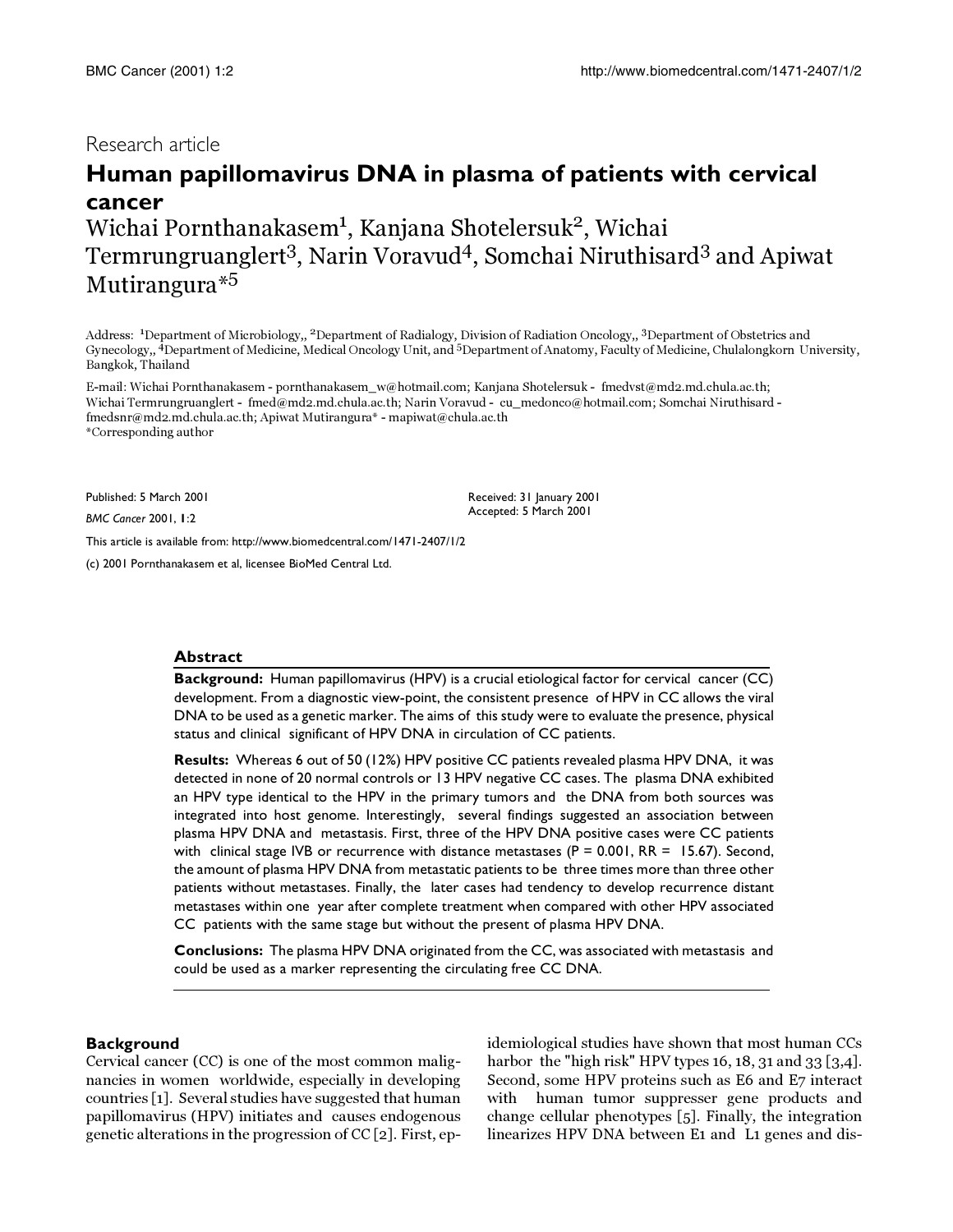rupts the viral E2 gene, which consequently induces expression of E6 and E7 genes [\[6](#page-6-5)[,7](#page-6-6)]. This genomic rearrangement is thought to be critical for the transformation and proliferation of the early precursors to these cancers [[1](#page-6-0) ]. From a diagnostic viewpoint, the consistent presence of HPV in CC allows the viral DNA to be used as a genetic marker. For example, cervical pre-malignant lesions can be screened for highly sensitive HPV DNA detection technology in cell scrapings [[8\]](#page-6-7).

Accumulating lines of evidence have elucidated that there is tumor DNA in patients' circulation. Such DNA can be detected in plasma or serum via specific genetic and epigenetic alterations of the primary tumor. Though the mechanism of this phenomenon is not clear, the presence of tumor DNA in blood may have diagnostic and prognostic value [\[9](#page-6-8)[,10](#page-6-9)[,11](#page-6-10)[,12\]](#page-6-11). Interestingly, viral DNA has been documented to occur as tumor DNA in the circulation of patients with primary tumors caused by viral infection. For example, there is a high frequency of hepatitis viral genomes and Epstein-Barr viral (EBV) DNA in the circulation of patients with hepatoma and nasopharyngeal cancer (NPC), respectively [[13](#page-6-12)[,14](#page-6-13)[,15](#page-6-14)]. In addition, the circulating EBV DNA may be an invaluable tool for patient monitoring [\[15](#page-6-14)[,16](#page-6-15) ]. Since HPV DNA serves as a genetic marker for CC, we tested whether HPV DNA could be detected in the plasma of CC patients and whether it originated directly from tumor cells. Moreover, we determined whether the circulating HPV DNA has any diagnostic and prognostic clinical potential for patients with CC.

## **Materials and methods**

## *Sample Collection*

Primary CC tissues were collected from 63 patients before treatment at King Chulalongkorn Memorial Hospital. The tissues were divided into two parts. The first part was sent for routine histological examination. The second part was immediately stored in liquid nitrogen until further use. All of the tumors were histologically ascertained to be CC and the staging was done according to FIGO criteria. The 63 tumors included stages ranging from I to IV. All patients have been followed for treatment outcome and survival.

Blood samples were obtained by venipuncture from the same patients and 20 healthy blood donors. To obtain plasma, blood specimens in EDTA anticoagulant were centrifuged at 3,300 rpm for 10 min, and the plasma were stored at -20°C before use.

## *DNA Isolation*

CC tissue was treated with SDS and proteinase K at 50°C overnight, followed by phenol/chloroform extraction and ethanol precipitation of DNA. Plasma DNA was purified on Qiagen columns (Qiamp blood kit; Qiagen, Basel, Switzerland) according to the "blood and body fluid protocol". Plasma (200 µl) was processed using the column and one-tenth of the extracted DNA was then used for PCR analysis.

## *HPV Detection, Quantitation and Typing*

For analysis of the HPV DNA in the plasma from CC patients, HPV E6 gene amplification was performed using a protocol previously described with some modifications [[17\]](#page-6-16). The PCR reaction was in a total volume of 20 µl containing 200 µM of each dNTP, 10 µM Tris-HCl (pH 8.4), 50 mM potassium chloride, 4.0 mM magnesium chloride, 0.5 units of AmpliTaq Gold (Perkin Elmer Cetus), 0.4 µM of WD76 (CGGTTSAACCGAAAMCGG) and WD67 (WGCAWATGGAWWGCYGTCTC), 0.1 µM of WD66 (AGCATGCGGTATACTGTCTC), WD 72 (CG-GTCGGGACCGAAAACGG) and WD154 (TCCGTGT-GGTGTGTCGTCCC). Additionally, another PCR using 0.3  $\mu$ M of primers specific for ZP3, a gene on the human X chromosome, were performed to test the quality of DNA [[18\]](#page-6-17). For testing DNA and screening for HPV incidence, one ZP3 primer, and WD72 and WD76, respectively, were end labelled at 37°C for 1-2 h in a total volume of 10 μl containing 10 μM primer, 0.025 mCi [γ-<br><sup>32</sup>P] ATP (Amersham-Pharmacia) at 3000 Ci mmol<sup>-1</sup>,10 mM magnesium chloride, 5 mM DTT, 70 mM Tris-HCl (pH 7.6) and 10 units of T4 polynucleotide kinase (New England Biolabs). Without further separating of the unincorporated nucleotides, the kinase reaction was added to the PCR buffer mix. The PCR amplifications were performed as follows: initial denaturation at 95°C for 10 min, followed by 40 cycles of denaturation at 95°C for 1 min, annealing at 55°C for 1 min, extension at 72°C for 2 min and a final extension at 72°C for 7 min. Reaction products were mixed with loading buffer and loaded onto a 4% non-denaturing polyacrylamide gel. DNA fragments were size fractionated at 800 V until the tracking dye had covered the appropriate distance of the gel. After electrophoresis, the wet gel was transferred to filter paper (Whatman), wrapped with Saran wrap and exposed to a phosphorus screen; the bands were visualized on PhosphoImager using ImageQuaNT software (Molecular Dynamics). E6 and ZP3 primer pairs yielded 243 and 177 bp PCR products, respectively. For HPV typing, 50 µl of unlabeled PCR product was prepared for dot blot experiments. All HPV DNA positive plasma and some tumor DNA samples were measured semiquantitatively by performing duplex radiolabeled E6 and ZP3 primer PCR and repeating the above PCR reaction [[18\]](#page-6-17). The difference between viral and host genome copy numbers was calculated from the relative intensity of PCR bands by the imageQuaNT software (Molecular Dynamics).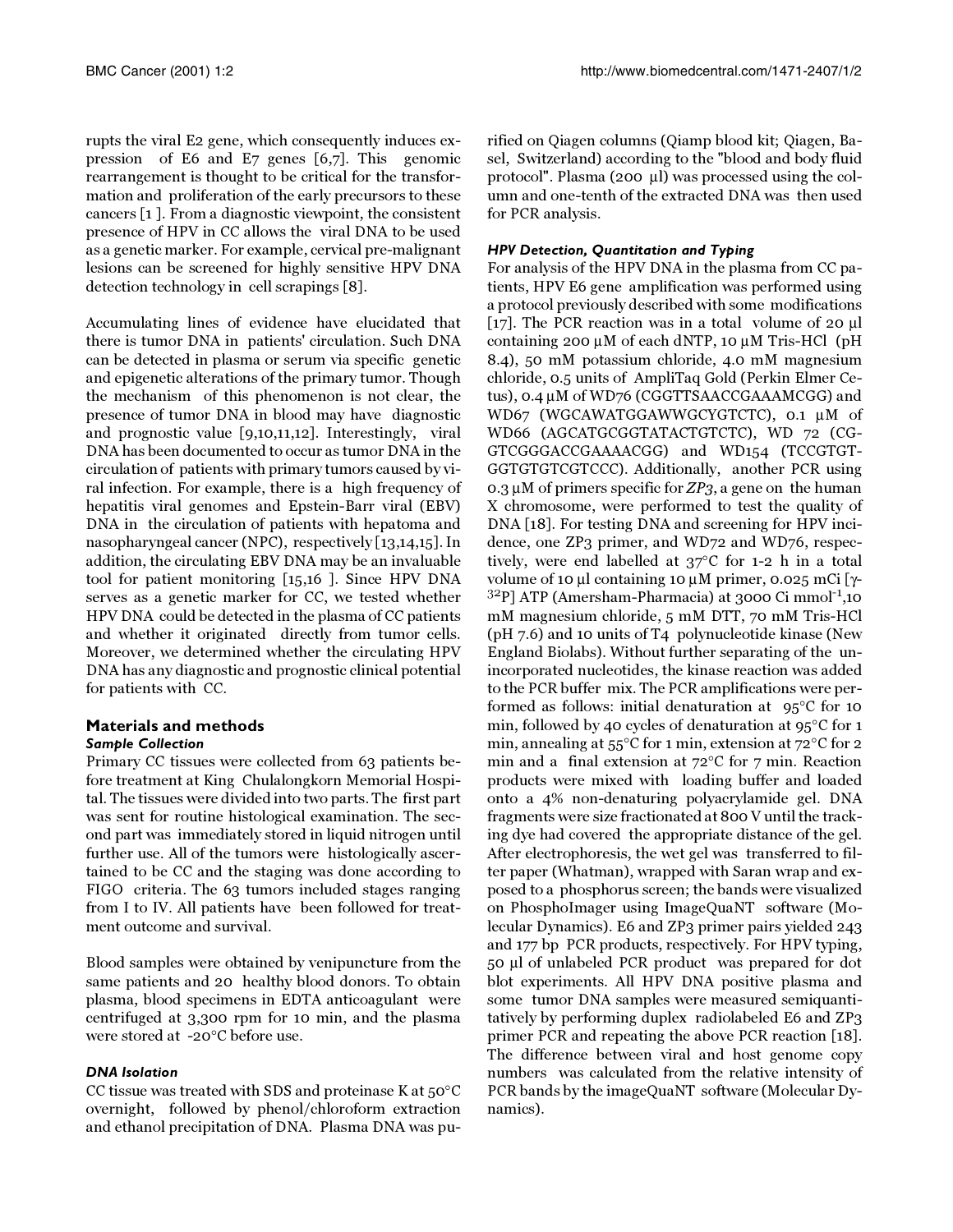|                              |                         | Total          | Plasma HPV DNA |              |                |
|------------------------------|-------------------------|----------------|----------------|--------------|----------------|
|                              |                         |                | Positive       |              | Negative       |
| Cervical Cancer patient      |                         | 50             | 6              |              | 44             |
| Age <sup>a</sup>             |                         |                |                |              |                |
|                              | $<50$                   | 25             | 3              |              | 22             |
|                              | $>50$                   | 25             | 3              |              | 22             |
| HPV type                     |                         |                |                |              |                |
|                              | Ub                      | $\overline{4}$ | 0              |              | $\overline{4}$ |
|                              | 16                      | 28             | $\overline{2}$ |              | 26             |
|                              | 8                       | 16             | 4              |              | 12             |
|                              | 33                      | $\overline{2}$ | 0              |              | $\overline{2}$ |
| Stage                        |                         |                |                |              |                |
|                              | IB                      | $\overline{2}$ | 0              |              | $\mathbf{2}$   |
|                              | <b>IIB</b>              | 17             | 3              |              | 4              |
|                              | <b>IIIB</b>             | 28             | 0              |              | 28             |
|                              | <b>IVB</b>              | T              |                |              | 0              |
|                              | $\mathsf{R}^\mathsf{c}$ | $\overline{2}$ | $\overline{2}$ |              | 0              |
| IIB response to radiotherapy |                         |                |                |              |                |
|                              | PR <sup>d</sup>         | 3              | $\overline{2}$ |              | $\mathbf{I}$   |
|                              | CR <sup>e</sup>         | 15             | T              |              | 13             |
| IIB clinical outcome within  |                         |                |                |              |                |
| one year after complete      |                         |                |                |              |                |
| treatment                    |                         |                |                |              |                |
| $\mathsf{R}^\mathsf{c}$      |                         | 6              | $\overline{2}$ |              | 4              |
| NED <sup>f</sup>             |                         | 5              | 0              |              | 5              |
| Metastases                   |                         |                |                |              |                |
|                              | Positive                | 3              | 3              | $P = 0001$   | 0              |
|                              | Negative                | 47             | 3              | $RR = 15.67$ | 44             |
| Histopathology type          |                         |                |                |              |                |
|                              | Squamous                | 42             | 5              |              | 37             |
|                              | Adenomatous             | 8              | ı              |              | $\overline{7}$ |

#### <span id="page-2-0"></span>**Table 1: Plasma HPV DNA in tumor, Clinical staging, and treatment outcome of 50 HPV associated CC patients**

<sup>a</sup><50 and >50 age less than 50, and above 50, respectively; <sup>b</sup> U, unknown; <sup>c</sup> R, recurrence: <sup>d</sup> PR, partial response; <sup>e</sup> CR, complete response; <sup>f</sup> NED, no evidence of disease

E6 type-specific probes were used for HPV typing. Positive controls of HPV type 6, 11, 16, 18, 31 and 33 from each PCR amplification were included [[17\]](#page-6-16). Products obtained from another unlabeled E6 PCR reaction were heated to 95°C and thereafter 1 volume of 20 X SSC was added. Aliquots of 40 µl were applied to a Hybond-N<sup>+</sup> nylon membrane (Amersham Pharmacia Biotech) under vacuum, prewetted in denaturing solution (1.5 M NaCl, 0.5 M NaOH). The membranes were transferred to a filter paper soaked in neutralizing solution (1.5 M NaCl, 0.5 M Tris-HCl pH 7.2, 0.001 M EDTA) for 1 min. The membranes were air dried at room temperature, soaked in 0.4 M NaOH for 20 min for fixation and washed with 5 X SSC. Prehybridization at 65°C for 1 h was carried out using 6 X SSC, 5 X Denhardt's solution, 0.5% SDS and

100 µg of single-stranded sheared salmon sperm DNA per ml. Replicate membranes were separately hybridized with denatured <sup>32</sup> P-labelled, type-specific probes in prehybridizing solution for 1 hr at 55°C. Probes WD170 (GCAAGACATAGAAATAA) required hybridization at 45°C. Filters were rinsed briefly in 2 X SCC and 0.1% SDS at room temperature and then twice for 10 min at 45°C (WD170), 50-52°C (WD132 (GACAGTATTGGAACTTA-CAG), RR1 (GTACTGCACGACTATGT) and RR2 (AC-CTTTGCAACGATCTG)), 55-56°C (WD103 (CAACAGTTACTGCGACG), WD165 (AAATCCTGCA-GAAAGACCTC) and WD166(CCTACAGACGCCATGT-TCA)), or  $56-57^{\circ}$ C (WD133 (ACACCTAAAGGTCCTGTTTC) and WD134 (ACACTCT-GCAAATTCAGTGC)). The membranes were exposed to a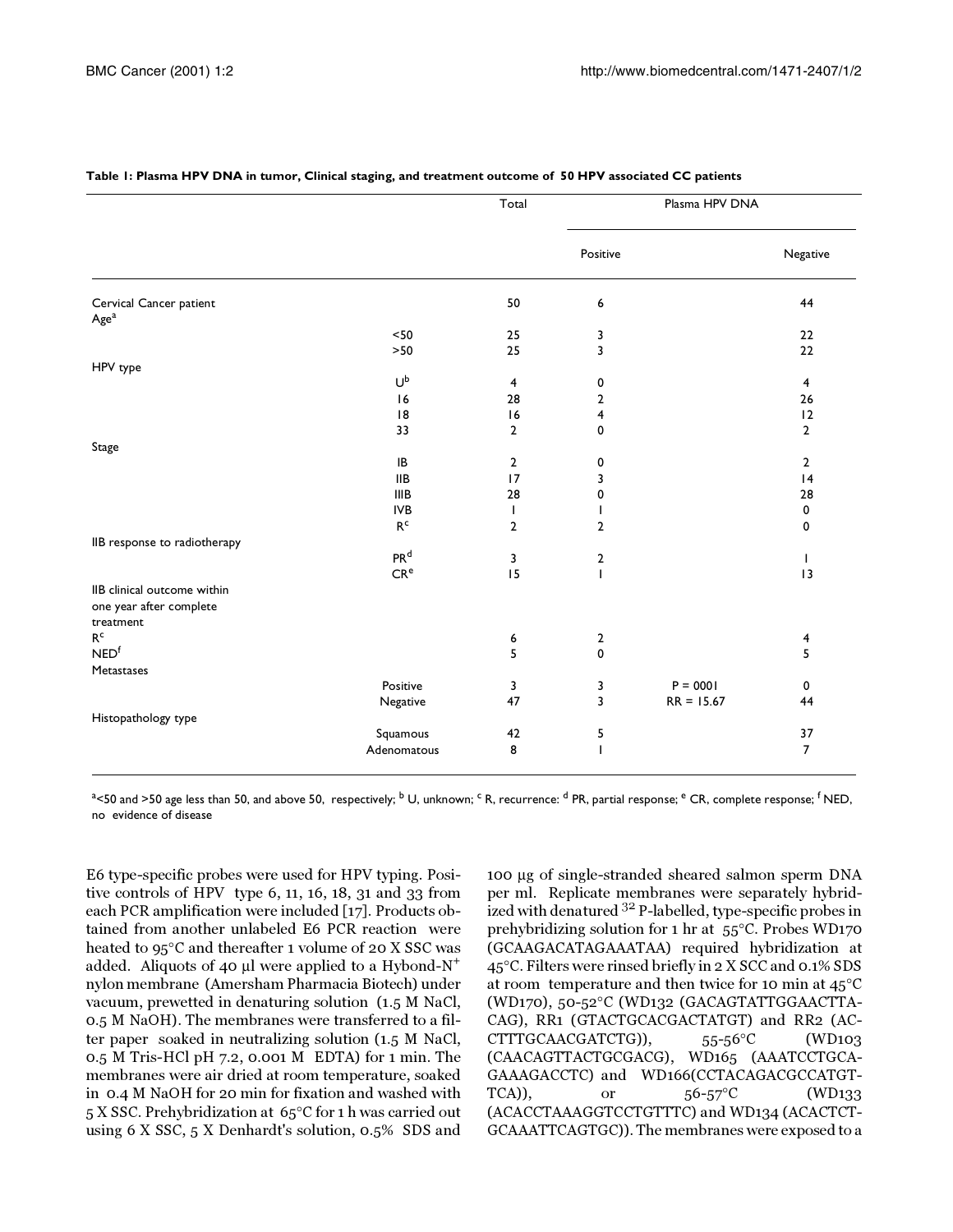phosphorus screen and the signals were visualized on a PhosphoImager using ImageQuaNT software (Molecular Dynamics).

## *Detection of HPV Integration by PCR*

All DNA samples from plasma and tissue that were positive for HPV type 16 and 18 were analyzed in two PCR reactions. One used  $0.5 \mu M$  of each primer  $(5'$  E2 consensus primer HPV-16/18 5'-ATGAAAATGAYAG-TAMAGAC-3', 3' E2 primer HPV-16 5'-CCAGTA-GACACTGTAATAG-3' and HPV-18 5'- CATTGTCATGTATCCCACC-3'), with 32P-labelled HPV-16/18 to detect 1026 and 1028 bp PCR products from HPV 16 and 18 episomal forms, respectively [[7\]](#page-6-6). The other used  $0.5 \mu$ M of each primer of *PIGR* gene (PIGR-F  $5'$ -TCAGCCAGGGTAAGGATCC-3' and PIGR-R 5'-TGAT-GGTCACCGTTCTGCC-3') to amplify a 1392 bp fragment of human genomic DNA as a control. The PCR reactions contained 200  $\mu$ M dNTP each, 10  $\mu$ M Tris-HCl (pH 8.4), 50 mM potassium chloride, 1.5 mM magnesium chloride, 0.5 units of Thermus aquaticus DNA polymerase (Perkin Elmer Cetus), and the PCR amplifications were performed as follows: initial denaturation at 95°C for 5 min, followed by 40 cycles of denaturation at 95°C for 1 min, annealing at 45°C for E2 gene or 55°C forPIGR for 1 min, extension at 72°C for 3 min and a final extension at 72°C for 7 min. Reaction product was mixed with loading dye and loaded onto 4% non-denaturing polyacrylamide gel. DNA fragments were size fractionated at 800 V until the tracking dye had covered the appropriate distance of the gel. After electrophoresis, the wet gel was transferred to filter paper (Whatman), wrapped with Saran wrap and exposed to a phosphorus screen. The bands were visualized on a PhosphoImager using Image-QuaNT software (Molecular Dynamics).

## *Correlation between Clinical Data and Plasma HPV DNA*

Data regarding histology, tumor staging, clinical phenotypes, treatment outcome, and HPV PCR and typing were collected in a double-blind fashion until analyzed. The Fisher's exact test was used to compare the results obtained from plasma analysis with those of HPV and clinical parameters.

#### **Results** *HPV DNA in Plasma*

To determine whether HPV DNA could be detected in the circulation of CC patients and represented tumor DNA, DNA from the plasma of three groups was studied. The first two comprised 63 positive and negative HPV CC patients, and the other 20 healthy female blood donors. The patients included in this study, were classified by age, pathological structure, and stage (Table [1\)](#page-2-0). The control marker, ZP3, was positive in all samples. As a result, all were further analyzed for the presence of HPV DNA

by PCR using labeled E6 degenerate primers. Plasma HPV DNA was a specific genetic marker for HPV associated CC, since it was detectable from neither HPV negative CC nor normal controls. Nevertheless, the circulating DNA had low sensitivity. Only 6 out of 50 (12%) with HPV associated CC patients were demonstrated to have circulating HPV DNA (Fig [1](#page-4-0)A and Table [1](#page-2-0)).

The frequency and type of HPV DNA were reevaluated from all plasma and tumor samples by PCR using the E6 degenerate primers and dot blot hybridization using type specific oligonucleotides (Fig [1](#page-4-0)B and Table [1](#page-2-0),[2](#page-5-0)). The presence of HPV DNA status was confirmed and plasma HPV DNA showed the same viral type as the tumors. Furthermore, DNA from both plasma and tumor from the 6 plasma-positive cases were differentiated between integrated and episomal. Since the integration process disrupts the HPV E2 gene, PCR using radioactive labeled E2 primer would show positive result from episomal form of HPV but negative if the DNA integrated (Fig [1](#page-4-0)C). Whereas E2 PCR product was detectable in 20.75% of the HPV positive tumors, none of the plasma or tumor samples from plasma HPV DNA positive CC patients was positive (Fig [1](#page-4-0)D). In consideration with the absence of episomal HPV DNA from tumor, it is most likely that the negative E2 PCR result was due to plasma HPV DNA derived from integrated HPV genome. This observation suggested that the circulating free HPV DNA originated from the CC and thus could be used as a marker for tumor DNA.

## *Plasma HPV DNA and Clinical Correlation*

To elucidate the importance and meaning of CC DNA present in plasma, the correlation between the presence and amount of plasma HPV DNA and clinical data was investigated (Table [1](#page-2-0)). Clinical data including age, staging, metastasis, response to treatment, and site of recurrence of plasma HPV DNA positive patients were included inTable [2.](#page-5-0) Interestingly, there was an association between plasma HPV DNA and metastasis. Three out of six plasma HPV DNA positive patients but none of the other patients with HPV associated cancers had distant metastasis at the time of blood analysis ( $P < 0.001$ ,  $RR = 15.67$  (5.24 <  $RR < 46.83$ )). One of the three was stage IVB and two had a recurrence distant metastasis, one of whom had previously been plasma HPV DNA negative at stage IIIB. In addition, we evaluated the amount of HPV DNA in circulation by semi-quantitative PCR, comparing the intensity of PCR products between HPV E6 gene and ZP3, a gene on the human X chromosome. The average intensity ratio between these two bands from tumor DNA and plasma DNA samples was one and 0.08, respectively (Fig [1](#page-4-0)E and Table [2](#page-5-0)). Plasma from one of the patients, 106, was collected twice at dif-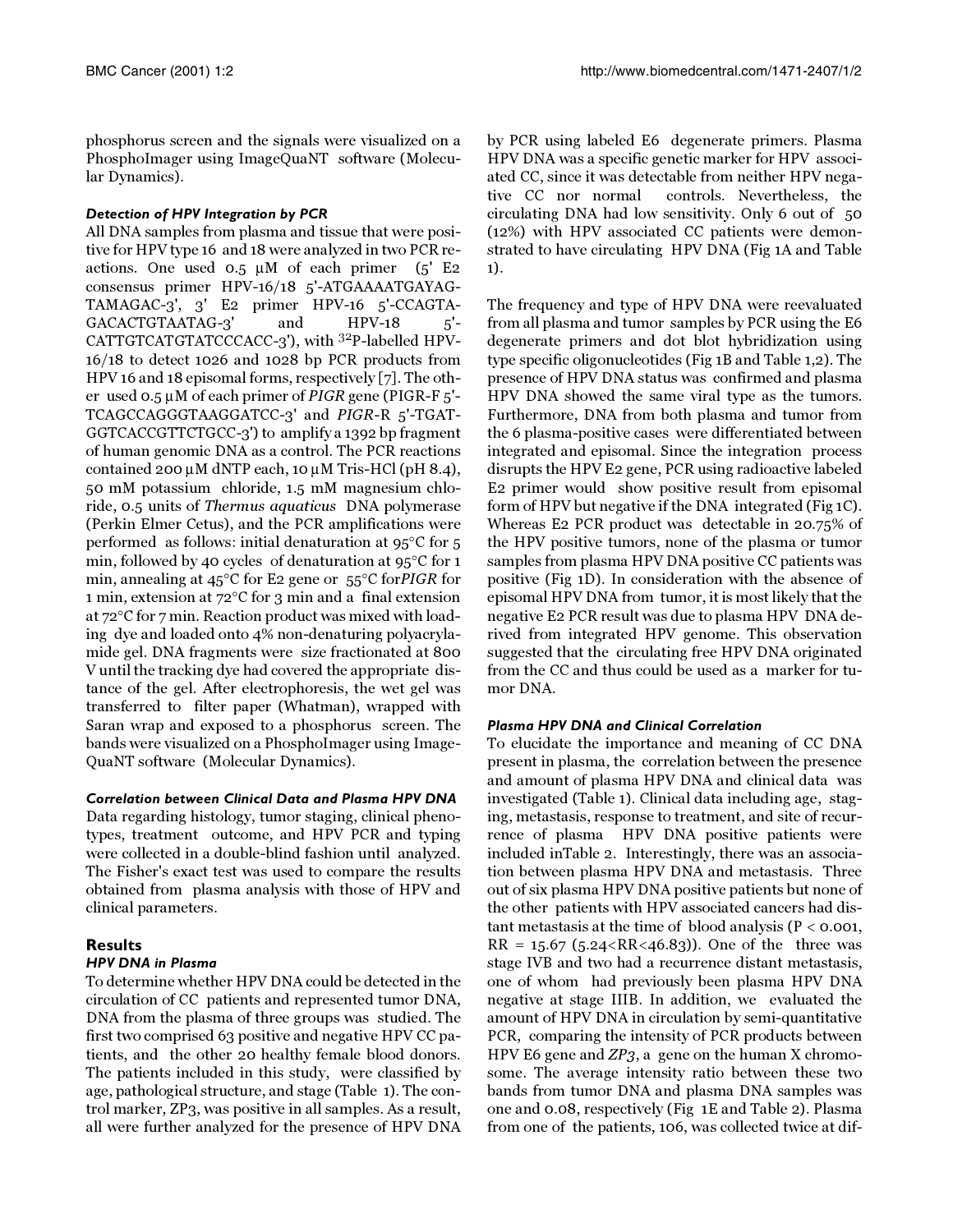<span id="page-4-0"></span>

#### **Figure 1**

**HPV DNA in plasma of patients with cervical cancer**. (**A**) PCR generating 243-bp DNA fragments of HPV E6 gene (**B**) Dot-blot hybridization for HPV 18 probe Lanes a1-f1 were positive controls using purified plasmids of HPV type 6, 11, 16, 18, 31 and 33, respectively Lanes a2-f2 were plasma DNA from patients number 4, 106, 148, 161, 183, and 59 respectively Lanes a3-f3 were tumor DNA from the same patients as lanes a2-f2 (**C**) PCR generating 1392- and 1028-bp DNA fragments of human *PIGR* genomic sequence and HPV-18 *E2* (**D**) PCR generating 1026, 1028-bp DNA fragments of HPV 16 and 18 E2 gene, respectively, from tumor DNA on a 2% agarose gel stained with ethidium bromide (**E**) Duplex PCR generating 243- and 177 bp DNA fragments of HPV E6 gene and human *ZP3* genomic sequence, respectively From left to right of A, C-E: M, 100-bp ladder standard DNA size marker; - and +, PCR products of the negative control (double-distilled water) and positive control (Hela cell line for A and E; purified plasmids for D; and for C, DNA from human leukocyte for *PIGR* and purified HPV 18 DNA plasmid for E2 gene), respectively; numbers without p indicate PCR products of tumor DNA; numbers with p indicate PCR products of plasma DNA of CC patients Number 1061p and 1062p were plasma DNA from patient 106 but the samples were collected at different time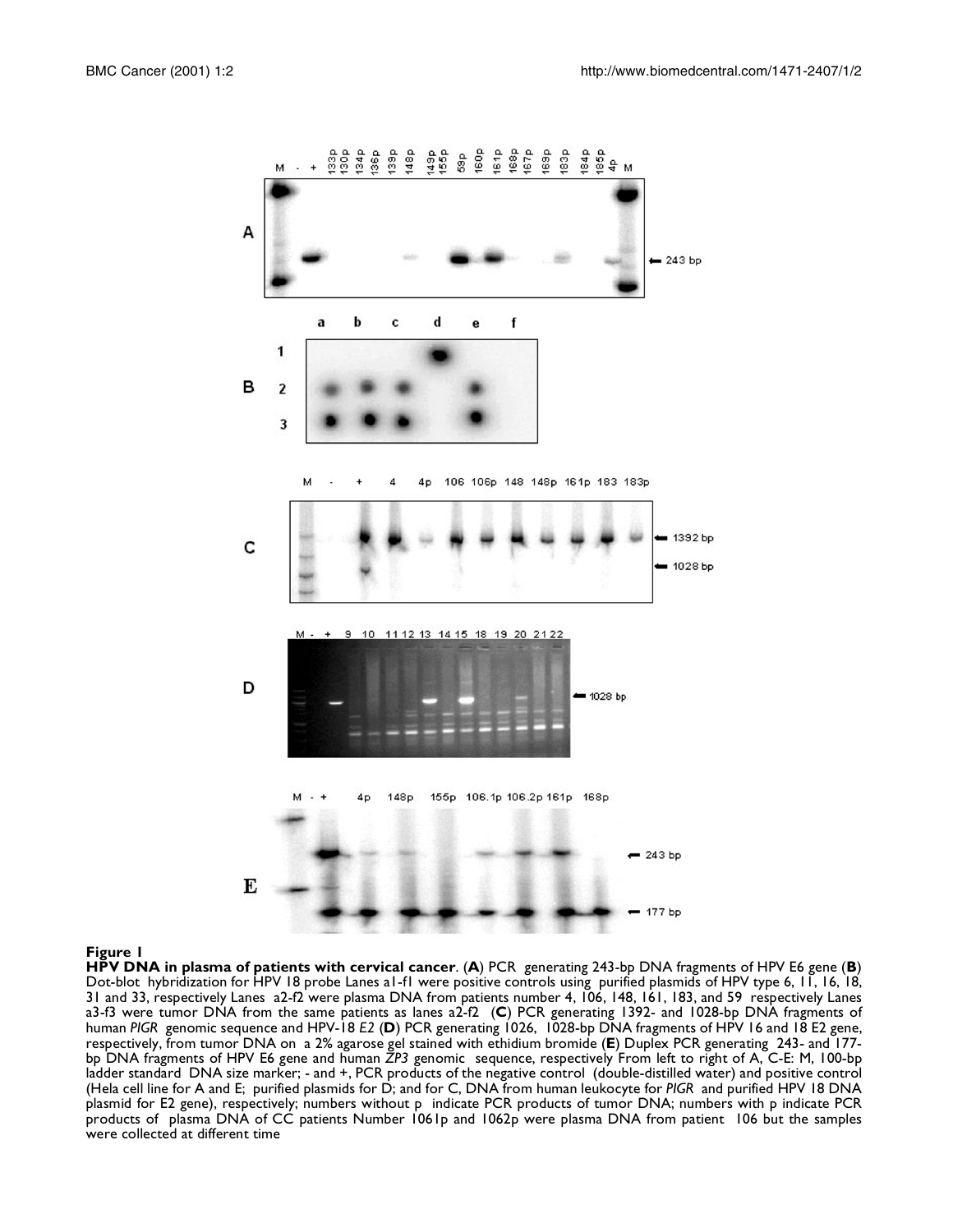ferent time and demonstrated the identical ratio (Fig [1](#page-4-0)E). Furthermore, the ratios from the three plasma samples of patients with metastases, 0.05, 0.14, and 0.19, was higher, though not statistically significant,  $p =$ 0.098, than from the other three non-metastasis patients, 0.02, 0.04, and 0.05. Interestingly, the three plasma HPV DNA positive patients who were stage IIB did not have as good a clinical outcome when compared with the other plasma HPV DNA negative patients with the same stage. Whereas 13 out of 14 plasma negative cases had a complete response to radiotherapy, 2 out of the 3 circulating viral DNA positive cases were partially resistant. However, formal comparison did not yet show significant statistical value,  $p = 0.063$ . In addition, we found that plasma HPV DNA positive patients may have tendency to develop recurrent disease. In patients who was followed up for more than one year, 2 out of 2 and 4 out of 9 plasma HPV DNA positive and negative patients, respectively, suffered reappearance of CC.

#### **Discussion**

The results of the present investigation confirm that it is possible to identify HPV DNA in DNA extracted from the plasma of patients with CC. More importantly, there are at least three findings suggesting that the viral DNA most likely originates from the tumor itself. First, circulating HPV DNA was not present in normal controls or HPV negative CC. In addition, all HPV DNA derived from HPV-associated CC patients' circulation was type 16 or 18. These high-risk HPV types are frequently associated with high-grade cervical intraepithelial neoplasia and CC [[4,](#page-6-3)[19\]](#page-6-18). Second, the plasma DNA exhibited an HPV type identical to the primary tumors in the patients. Thus the possibility that HPV DNA in circulation is derived from another latent epithelial infection was remote. Finally, the HPV genomes from both tumor and plasma were revealed the same physical status by integrating into the host genome. This was a unique characteristic for CC development and confirmed that the circulating viral DNA was from cancer cells [\[6](#page-6-5),[7](#page-6-6)].

<span id="page-5-0"></span>Though both NPC and CC are viral associated lymphoepithelioma, squamous epithelial tumor with heavily lymphocyte infiltration, the incidence and physical status of viral DNA in the circulation and in tumors suggests that the DNA is released into the circulation of NPC and CC patients via a different mechanism. A much higher frequency of circulating EBV DNA has been discovered in NPC [\[15](#page-6-14)[,16](#page-6-15)]. In addition, serum EBV DNA is resistant to Dnase treatment [\[15](#page-6-14)]. In conjunction with the expression and high antibody titer of lytic replication genes in NPC patients, it is likely that some circulating EBV DNA in NPC is virion associated [\[15](#page-6-14)[,20,](#page-6-19)[21](#page-6-20)]. In contrast to EBV, at least two lines of evidences indicated that plasma HPV DNA was free DNA, not virion-associated. First, the clinical phenotype associated with circulating DNA was similar between head and neck squamous cell cancer (HNSCC) and CC. A recent study used human promotor hypermethylation as a serum marker and demonstrated an association between this epigenetic marker and metastasis [[22\]](#page-7-0). In addition, circulating HPV DNA could be found in a low percentage and associate with metastasis not only of CC cases but also of HNSCC cases where the primary tumor harbors HPV DNA [\[23](#page-7-1)]. The other reason that argues against the possibility that circulating HPV DNA is virion-associated is that the viral genome has integrated into the host genome with consequent deletion of part of the HPV genome. This physical characteristic is unique to HPV carcinogenesis and prevents viral ability to undergo complete lytic replication. All this evidence suggested that the mechanism by which viral DNA is released into the circulation of NPC and CC, although both are viral associated squamous epithelial cancers, is distinct.

| Table 2: Clinical parameters and HPV characteristics of 6 plasma HPV DNA  positive CC patients |  |  |  |  |  |  |  |  |  |
|------------------------------------------------------------------------------------------------|--|--|--|--|--|--|--|--|--|
|------------------------------------------------------------------------------------------------|--|--|--|--|--|--|--|--|--|

| Patient<br>Code | Age | Stage <sup>a</sup> | Pathology<br>Туре | Tumor<br>Size<br>(cm) | Response to<br>Radiotherapy | Time<br>Recur<br>(month) b | Metastatic<br>Organ      | <b>HPV</b><br>type | Relative<br>amount of<br>E6:ZP3<br>PCR <sup>f</sup> |
|-----------------|-----|--------------------|-------------------|-----------------------|-----------------------------|----------------------------|--------------------------|--------------------|-----------------------------------------------------|
| 4               | 39  | <b>IIB</b>         | Adenomatous       |                       | Partial                     |                            |                          | 18                 | 0.02                                                |
| I 48            | 65  | IIВ                | Squamous          | 3                     | Complete                    | 8                          | Pleura,<br>Peritoneumc   | 18                 | 0.04                                                |
| 183             | 27  | <b>IIB</b>         | Squamous          | 6                     | Partial                     | $\mathbf{H}$               | Bone <sup>c</sup>        | 8                  | 0.05                                                |
| 106             | 51  | IVB                | Squamous          | >4                    |                             |                            | Liver, Pleurad           | 18                 | 0.14                                                |
| 161             | 34  | R <sup>e</sup>     | Squamous          | 7                     |                             |                            | Umbillicus <sup>d</sup>  | 16                 | 0.19                                                |
| 59              | 46  | R <sup>e</sup>     | Squamous          | 5                     |                             |                            | Liver, Lung <sup>d</sup> | 16                 | 0.05                                                |

<sup>a</sup> Stage at the time of blood examination; <sup>b</sup>Time for recurrence after complete treatment; <sup>c</sup> Metastasis at time of recurrence; <sup>d</sup> Metastasis at time of plasma DNA analysis; <sup>e</sup> R, recurrence; <sup>f</sup> Average amount from two experiments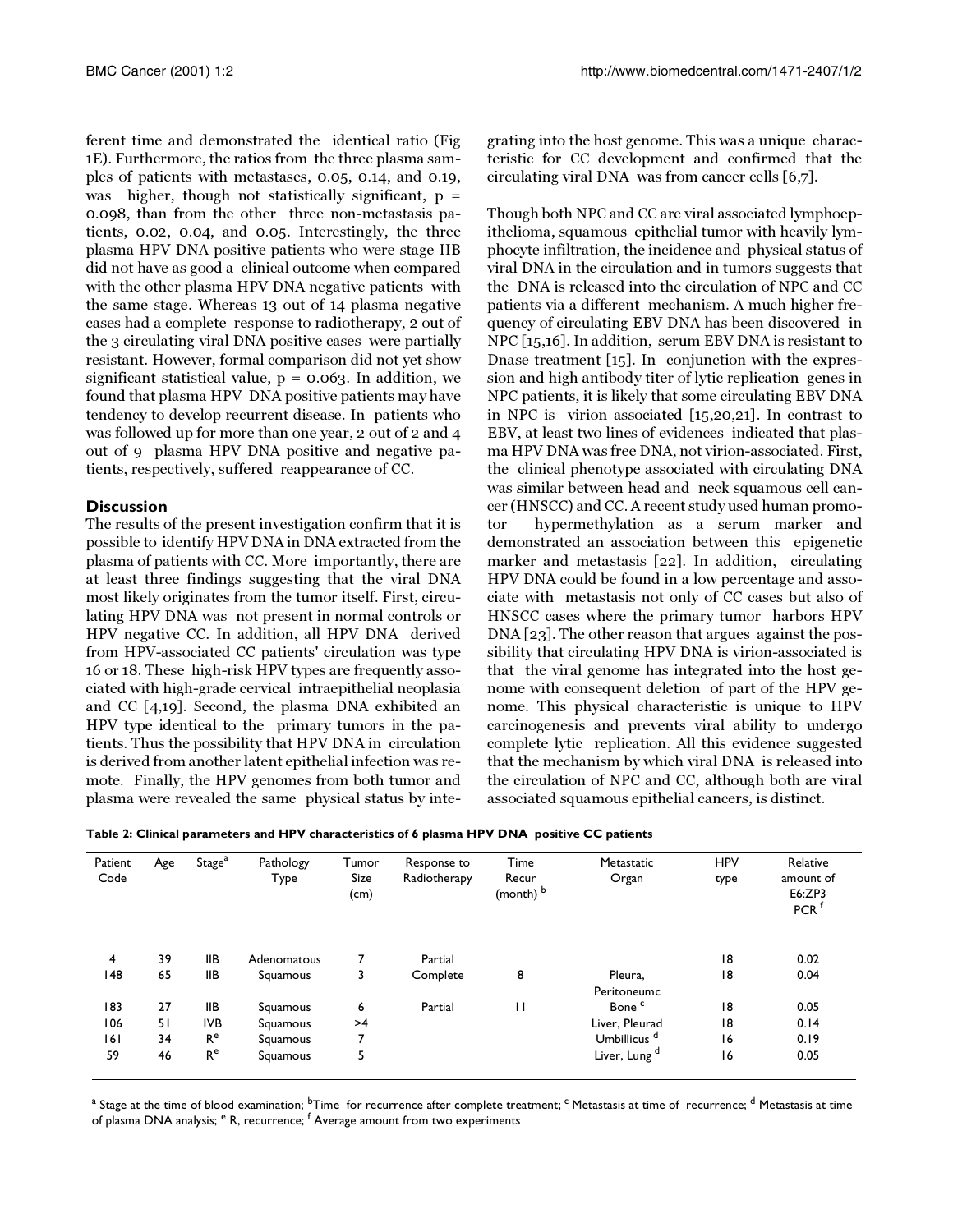This study indicated that plasma HPV DNA was a specific, but not a sensitive, genetic marker for CC diagnosis. More importantly, there was a strong association between plasma HPV DNA and metastasis, both when considering incidence and amount of the circulating viral DNA. Plasma HPV DNA positive non-metastatic CC patients had tendency toward poor clinical outcome and development of recurrent distant metastasis. This was not surprising. Although a variety of studies have shown that patients with very early stage disease can harbor free circulating tumor DNA, several reports have revealed plasma tumor DNA to be more commonly detectable in advanced stage disease, to correlate inversely with clinical outcome and to correlate with a tendency to fail with effective treatment [\[9](#page-6-8)[,22](#page-7-0),[23](#page-7-1)[,24](#page-7-2)[,25](#page-7-3)[,26](#page-7-4)]. There were at least three possible explanations for the association between plasma CC DNA and metastasis. The most common hypothesis is that circulating cancer DNA due to the lysis of circulating cancer cells or micrometastasis shed by the tumor. HPV-specific mRNA has been found in peripheral blood cells, circulating micrometastatic CC cells, and lymph nodes of advanced-stage CC patients with metastasis [\[27](#page-7-5) [,28\]](#page-7-6). Nevertheless, a study of the relative amount of DNA in the plasma of pancreatic cancer patients indicated that a number of circulating cancer cells was insufficient and rejected this hypothesis [[29\]](#page-7-7). Second, some in vitro and vivo studies have suggested that circulating tumor DNA in plasma might play a role in metastasis because of its high transforming activity [[30](#page-7-8), [31](#page-7-9)]. Finally, because there is a tendency toward poor clinical outcome for plasma HPV DNA positive CC patients, the mechanism to actively release tumor DNA into circulation might occur late during the multistep process of CC development when metastasis is more likely [[10](#page-6-9)]. Regardless of the mechanisms, our data show that plasma HPV DNA in viral associated CC should be an independent genetic marker to predict disease progression and clinical outcome.

#### **Conclusions**

The results of the present investigation indicated that it was possible to identify HPV DNA in DNA extracted from the plasma of some patients with CC. More importantly, The HPV genomes from both tumor and plasma were revealed the same type and physical status by integrating into the host genome. Thus the viral DNA most likely originated from the tumor itself and the plasma HPV DNA represented the circulating free cell CC DNA. Finally, plasma HPV DNA was a specific, but not a sensitive, genetic marker in which strongly associated with CC metastasis.

#### **Acknowledgements**

We are indebted to all staffs in the Department of Obstetrics and Gynecology and the Division of Radiation Oncology, Department of Radiology, Chulalongkorn University Hospital, who provided all clinical samples; and

to Ms Sairoong Sakdikul for technical assistance. This work was supported by the Molecular Biology Project, Faculty of Medicine, Chulalongkorn University, and the Thailand Research Fund.

#### **References**

- <span id="page-6-0"></span>1. [Cannistra SA, Niloff JM:](http://www.ncbi.nlm.nih.gov/entrez/query.fcgi?cmd=Retrieve&db=PubMed&dopt=Abstract&list_uids=8598842) **Cancer of the uterine cervix.** *N Engl J Med* 1996, **334**:1030-1038
- <span id="page-6-1"></span>2. [Lazo PA:](http://www.ncbi.nlm.nih.gov/entrez/query.fcgi?cmd=Retrieve&db=PubMed&dopt=Abstract&list_uids=10471054) **The molecular genetics of cervical carcinoma.** *Br J Cancer* 1999, **80**:2008-2018
- <span id="page-6-2"></span>3. [Bosch FX, Manos MM, Munoz N, Sherman M, Jansen AM, Peto J,](http://www.ncbi.nlm.nih.gov/entrez/query.fcgi?cmd=Retrieve&db=PubMed&dopt=Abstract&list_uids=7791229) [Schiffman MH, Moreno V, Kurman R, Shah KV:](http://www.ncbi.nlm.nih.gov/entrez/query.fcgi?cmd=Retrieve&db=PubMed&dopt=Abstract&list_uids=7791229) **Prevalence of human papillomavirus in cervical cancer: a worldwide perspective International biological study on cervical cancer (IBSCC) Study Group.** *J Natl Cancer Inst* 1995, **87**:796-802
- <span id="page-6-3"></span>4. [Schiffman MH, Bauer HM, Hoover RN, Glass AG, Cadell DM, Rush](http://www.ncbi.nlm.nih.gov/entrez/query.fcgi?cmd=Retrieve&db=PubMed&dopt=Abstract&list_uids=8388478) [BB, Scott DR, Sherman ME, Kurman RJ, Wacholder S, Stanton CK,](http://www.ncbi.nlm.nih.gov/entrez/query.fcgi?cmd=Retrieve&db=PubMed&dopt=Abstract&list_uids=8388478) [Manos MM:](http://www.ncbi.nlm.nih.gov/entrez/query.fcgi?cmd=Retrieve&db=PubMed&dopt=Abstract&list_uids=8388478) **Epidemiologic evidence showing that human papillomavirus infection causes most cervical intraepithelial neoplasia.** *J Natl Cancer Inst* 1993, **85**:958-964
- <span id="page-6-4"></span>5. Kubbutant MHG, Vousden KH: **Role of E6 and E7 oncoproteins in HPV-induced anogenital malignancies.** *Semin Virol* 1996, **7**:295-304
- <span id="page-6-5"></span>[6. Baker CC, Phelps WC, Lindgren V, Braun MJ, Gonda MA, Howley PM:](http://www.ncbi.nlm.nih.gov/entrez/query.fcgi?cmd=Retrieve&db=PubMed&dopt=Abstract&list_uids=3029430) **Structural and transcriptional analysis of human papillomavirus type 16 sequences in cervical carcinoma cell lines.** *J Virol* 1987, **61**:962-971
- <span id="page-6-6"></span>7. [Park JS, Hwang ES, Park SN, Ahn HK, Um SJ, Kim CJ, Kim SJ, Namk](http://www.ncbi.nlm.nih.gov/entrez/query.fcgi?cmd=Retrieve&db=PubMed&dopt=Abstract&list_uids=9103401)[oong SE:](http://www.ncbi.nlm.nih.gov/entrez/query.fcgi?cmd=Retrieve&db=PubMed&dopt=Abstract&list_uids=9103401) **Physical status and expression of HPV genes in cervical cancers.** *Gynecol Oncol* 1997, **65**:121-129
- <span id="page-6-7"></span>8. [Cuzick J:](http://www.ncbi.nlm.nih.gov/entrez/query.fcgi?cmd=Retrieve&db=PubMed&dopt=Abstract&list_uids=10632290) **Human papillomavirus testing for primary cervical cancer screening.** *JAMA* 2000, **283**:108-109
- <span id="page-6-8"></span>9. [Sidransky D:](http://www.ncbi.nlm.nih.gov/entrez/query.fcgi?cmd=Retrieve&db=PubMed&dopt=Abstract&list_uids=10818585) **Circulating DNA: What we know and what we need to learn.** *Ann N Y Acad Sci* 2000, **906**:1-4
- <span id="page-6-9"></span>Stroun M, Maurice P, Vasioukhin V, Lyautey J, Lederrey C, Lefort F, [Rossier A, Chen XQ, Anker P:](http://www.ncbi.nlm.nih.gov/entrez/query.fcgi?cmd=Retrieve&db=PubMed&dopt=Abstract&list_uids=10818614) **The origin and mechanism of circulating DNA.** *Ann N Y Acad Sci* 2000, **906**:161-168
- <span id="page-6-10"></span>11. [Jen J, Wu L, Sidransky D:](http://www.ncbi.nlm.nih.gov/entrez/query.fcgi?cmd=Retrieve&db=PubMed&dopt=Abstract&list_uids=10818587) **An overview on the isolation and analysis of circulating tumor DNA in plasma and serum.** *Ann N Y Acad Sci* 2000, **906**:8-12
- <span id="page-6-11"></span>12. [Anker P, Mulcahy H, Chen XQ, Stroun M:](http://www.ncbi.nlm.nih.gov/entrez/query.fcgi?cmd=Retrieve&db=PubMed&dopt=Abstract&list_uids=10505546) **Detection of circulating tumour DNA in the blood (plasma/serum) of cancer patients.** *Cancer Metastasis Rev* 1999, **18**:65-73
- <span id="page-6-12"></span>13. [Mutirangura A, Pornthanakasem W, Theamboonlers A, Sriuranpong](http://www.ncbi.nlm.nih.gov/entrez/query.fcgi?cmd=Retrieve&db=PubMed&dopt=Abstract&list_uids=9533535) [V, Lertsanguansinchi P, Yenrudi S, Voravud N, Supiyaphun P, Poovo](http://www.ncbi.nlm.nih.gov/entrez/query.fcgi?cmd=Retrieve&db=PubMed&dopt=Abstract&list_uids=9533535)[rawan Y:](http://www.ncbi.nlm.nih.gov/entrez/query.fcgi?cmd=Retrieve&db=PubMed&dopt=Abstract&list_uids=9533535) **Epstein-Barr viral DNA in serum of patients with nasopharyngeal carcinoma.** *Clin Cancer Res* 1998, **4**:665-669
- <span id="page-6-13"></span>14. [Tangkijvanich P, Hirsch P, Theamboonlers A, Nuchprayoon I, Poovo](http://www.ncbi.nlm.nih.gov/entrez/query.fcgi?cmd=Retrieve&db=PubMed&dopt=Abstract&list_uids=10213123)[rawan Y:](http://www.ncbi.nlm.nih.gov/entrez/query.fcgi?cmd=Retrieve&db=PubMed&dopt=Abstract&list_uids=10213123) **Association of hepatitis viruses with hepatocellular carcinoma in Thailand.** *J Gastroenterol* 1999, **34**:227-233
- <span id="page-6-14"></span>15. [Shotelersuk K, Khorprasert C, Sakdikul S, Pornthanakasem W, Vora](http://www.ncbi.nlm.nih.gov/entrez/query.fcgi?cmd=Retrieve&db=PubMed&dopt=Abstract&list_uids=10741733)[vud N, Mutirangura A:](http://www.ncbi.nlm.nih.gov/entrez/query.fcgi?cmd=Retrieve&db=PubMed&dopt=Abstract&list_uids=10741733) **Epstein-Barr virus DNA in serum/plasma as a tumor marker for nasopharyngeal cancer.** *Clin Cancer Res* 2000, **6**:1046-1051
- <span id="page-6-15"></span>16. [Lo YM, Chan LY, Lo KW, Leung SF, Zhang J, Chan AT, Lee JC, Hjelm](http://www.ncbi.nlm.nih.gov/entrez/query.fcgi?cmd=Retrieve&db=PubMed&dopt=Abstract&list_uids=10096545) [NM, Johnson PJ, Huang DP:](http://www.ncbi.nlm.nih.gov/entrez/query.fcgi?cmd=Retrieve&db=PubMed&dopt=Abstract&list_uids=10096545) **Quantitative analysis of cell-free Epstein-Barr virus DNA in plasma of patients with nasopharyngeal carcinoma.** *Cancer Res* 1999, **59**:1188-1191
- <span id="page-6-16"></span>17. [Resnick RM, Cornelissen MT, Wright DK, Eichinger GH, Fox HS, ter](http://www.ncbi.nlm.nih.gov/entrez/query.fcgi?cmd=Retrieve&db=PubMed&dopt=Abstract&list_uids=2167986) [Schegget J, Manos MM:](http://www.ncbi.nlm.nih.gov/entrez/query.fcgi?cmd=Retrieve&db=PubMed&dopt=Abstract&list_uids=2167986) **Detection and typing of human papillomavirus in archival cervical cancer specimens by DNA amplification with consensus primers.** *J Natl Cancer Inst* 1990, **82**:1477-1484
- <span id="page-6-17"></span>18. [Cui KH, Warnes GM, Jeffrey R, Matthews CD:](http://www.ncbi.nlm.nih.gov/entrez/query.fcgi?cmd=Retrieve&db=PubMed&dopt=Abstract&list_uids=7903778) **Sex determination of preimplantation embryos by human testis-determininggene amplification.** *Lancet* 1994, **343**:79-82
- <span id="page-6-18"></span>19. [de Villiers EM:](http://www.ncbi.nlm.nih.gov/entrez/query.fcgi?cmd=Retrieve&db=PubMed&dopt=Abstract&list_uids=2552162) **Heterogeneity of the human papillomavirus group.** *J Virol* 1989, **63**:4898-4903
- <span id="page-6-19"></span>20. [Martel-Renoir D, Grunewald V, Touitou R, Schwaab G, Joab I:](http://www.ncbi.nlm.nih.gov/entrez/query.fcgi?cmd=Retrieve&db=PubMed&dopt=Abstract&list_uids=7782768) **Qualitative analysis of the expression of Epstein-Barr virus lytic genes in nasopharyngeal carcinoma biopsies.** *J Gen Virol* 1995, **76**:1401-8
- <span id="page-6-20"></span>21. [Joab I, Nicolas JC, Schwaab G, de-Thoe G, Clausse B, Perricaudet M,](http://www.ncbi.nlm.nih.gov/entrez/query.fcgi?cmd=Retrieve&db=PubMed&dopt=Abstract&list_uids=1649137) [Zeng Y:](http://www.ncbi.nlm.nih.gov/entrez/query.fcgi?cmd=Retrieve&db=PubMed&dopt=Abstract&list_uids=1649137) **Detection of anti-Epstein-Barr-virus transactivator (ZEBRA) antibodies in sera from patients with nasopharyngeal carcinoma.** *Int J Cancer* 1991, **48**:647-649